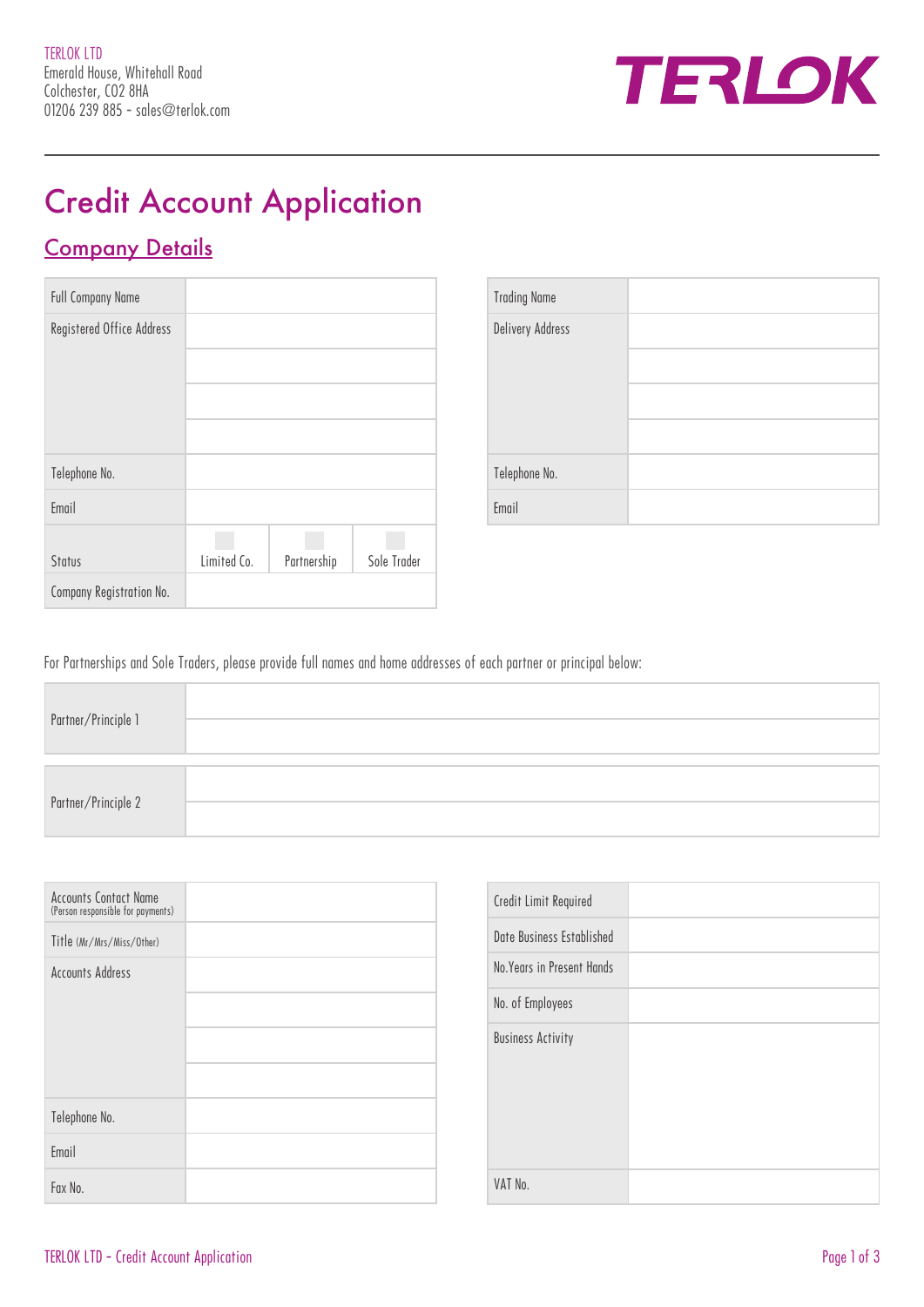### Bank Details

| <b>Bank Name</b>    |           |  |  |  |
|---------------------|-----------|--|--|--|
| <b>Bank Address</b> |           |  |  |  |
|                     |           |  |  |  |
| Account No.         | Sort Code |  |  |  |

### Trade References

| Company Name 1. |          |  |
|-----------------|----------|--|
| Address         |          |  |
|                 |          |  |
|                 | Postcode |  |
| Telephone No.   | Email    |  |

| Company Name 2 |          |  |
|----------------|----------|--|
| Address        |          |  |
|                |          |  |
|                | Postcode |  |
| Telephone No.  | Email    |  |

| Company Name 3. |          |  |
|-----------------|----------|--|
| Address         |          |  |
|                 |          |  |
|                 | Postcode |  |
| Telephone No.   | Email    |  |

### NOTE TO CUSTOMERS

We apply a strict credit control system. Pleased do not ask for a Credit Account if you do not intend playing nett monthly or are in a poor financial position. We do not wish to be obliged to refuse to open an account or to put an account on stop which may cause offence.

Please read the Trading Terms and Conditions of Sale on the following page,

sign and date your acceptance of these terms, and return promptly to our office, so the application can be expedited.